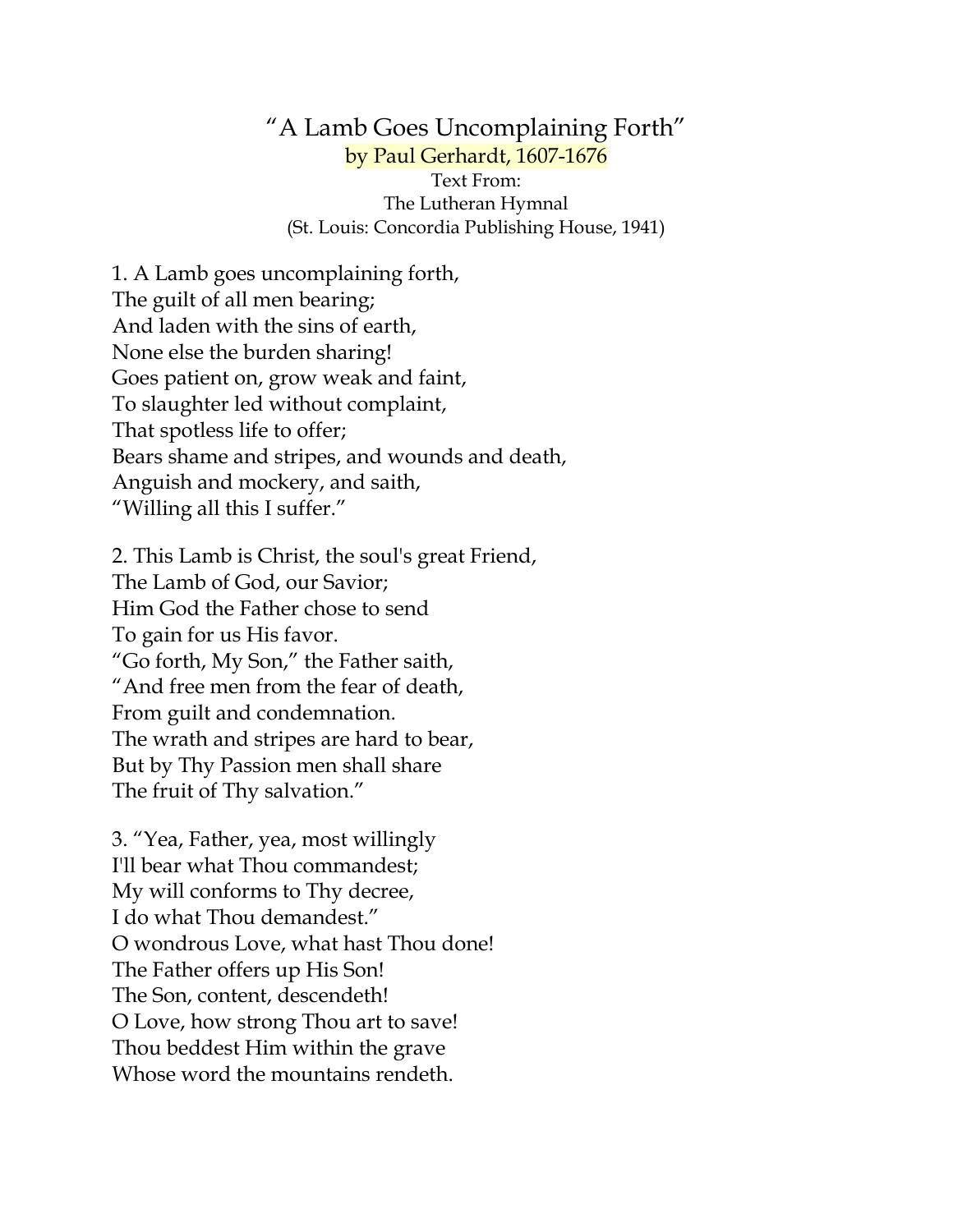4. From morn till eve my theme shall be Thy mercy's wondrous measure; To sacrifice myself for Thee Shall be my aim and pleasure. My stream of life shall ever be A current flowing ceaselessly, Thy constant praise outpouring. I'll treasure in my memory, O Lord, all Thou hast done for me, Thy gracious love adoring.

5. Of death I am no more afraid, New life from Thee is flowing; Thy cross affords me cooling shade When noonday's sun is glowing. When by my grief I am opprest, On Thee my weary soul shall rest Serenely as on pillows. Thou art my Anchor when by woe My bark is driven to and fro On trouble's surging billows.

6. And when Thy glory I shall see And taste Thy kingdom's pleasure, Thy blood my royal robe shall be, My joy beyond all measure. When I appear before Thy throne, Thy righteousness shall be my crown,- With these I need not hide me. And there, in garments richly wrought As Thine own bride, I shall be brought To stand in joy beside Thee.

\_\_\_\_\_\_\_\_\_\_\_\_\_\_\_\_\_\_\_\_\_\_\_\_\_\_\_\_\_\_\_\_\_\_\_\_\_\_\_\_\_\_\_\_\_\_\_\_\_\_\_\_\_\_\_\_\_\_\_\_\_\_\_\_\_\_\_\_\_\_\_\_\_\_\_\_\_

Notes:

Hymn #142 from *The Lutheran Hymnal* Text: Is. 53: 7 Author: Paul Gerhardt, 1648, cento Translated by: composite Titled: *Ein Laemmlein geht*